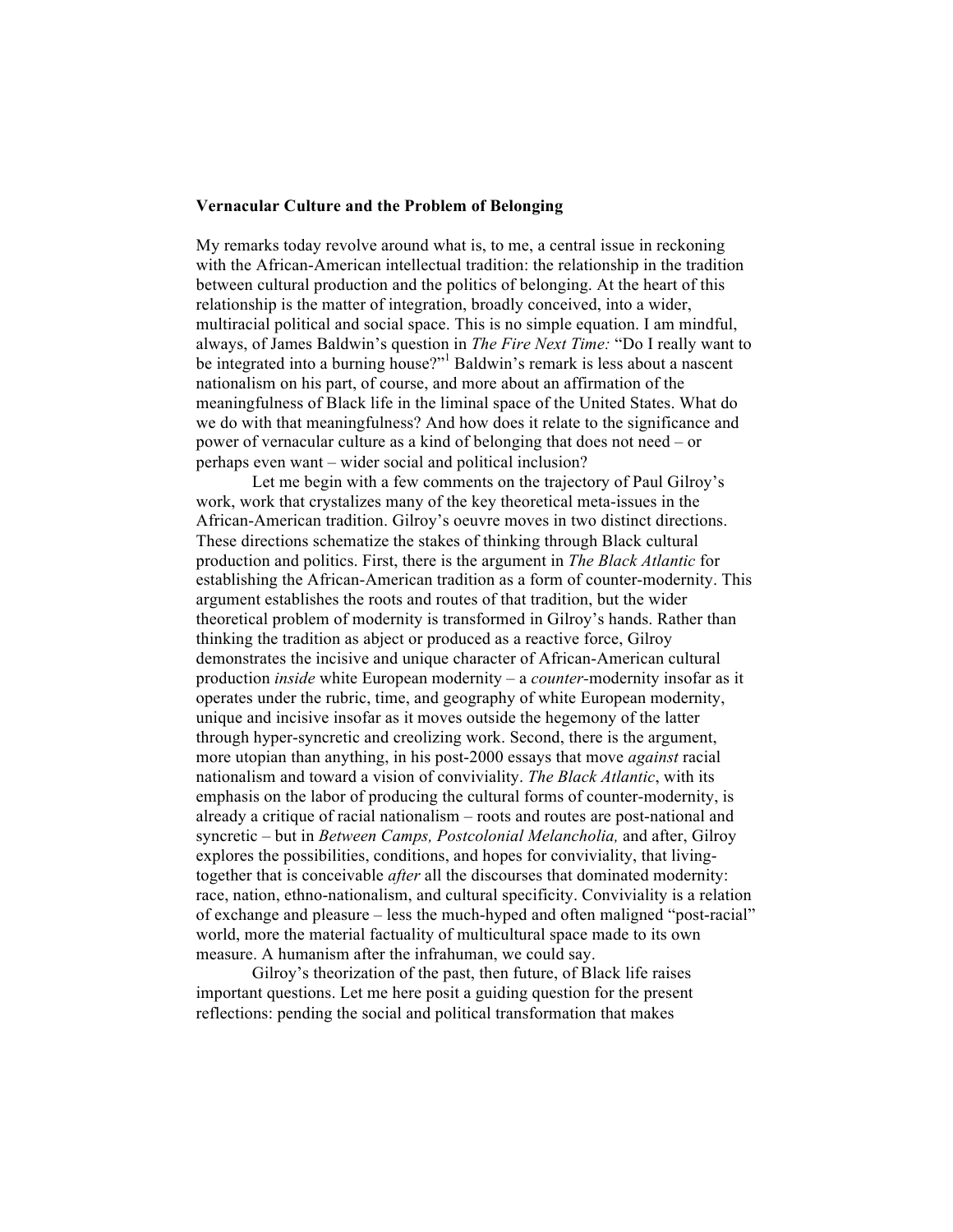conviviality *possible,* what are we to make of the cultural space cleared out by counter-modern production and the question of belonging? For me, this is a key question in thinking through the meaning of democracy in an anti-black, necropolitical world. That is, if the production of social death is the political transcendental – the condition for the possibility of making the American common place in which Black death is commonplace – then how ought we think belonging and democratic meaning?

In a certain sense, this is a very old question. I would say that it is at the heart of one of the founding disputes of the African-American tradition, the clash of Black political vision between W.E.B. Du Bois and Booker T. Washington. That dispute is at first glance about the ethics and politics of concession. But that is to let Du Bois dictate the terms of dispute. For Du Bois, Washington's focus on Tuskegee and vocational education comes to its political fruition in the Atlanta Compromise. In that moment, Washington tells the white South that he will not demand civil rights and will instead focus on the cultivation of virtues – work ethic, political sensibilities, democratic commitment, and other American spiritual values – until the timing is right for integration. Du Bois contests this with virulent language in the third chapter of *Souls of Black Folk,* depicting Washington as the worst kind of Black person who was happy to accept the white South's vision of abject blackness. Washington's argument in *Up from Slavery*, however, gives a very different account of his own rationale. On Washington's account, the Tuskegee project is really about making Black life whole after two and a half centuries of brokenness. This is a project about work and virtue that is in many ways paralleled in Anna Julia Cooper's conception of womanhood in *A Voice from the South,* in which she argues that Black women need their femininity recognized *and,* from that recognition, come to re-form Black childhood and manhood with the virtues and values denied them for centuries. Writing from the recently emancipated South, a site in which Black people had to live alongside their torturers and enslavers after emancipation, Washington and Cooper both turn their gaze and labor back to rebuilding (or building for the first time) African-American subjectivity as cultivation of self. Du Bois, child of the abolitionist hotbed of the Berkshires and New England more broadly, does not see this struggle and demand. He sees only concession. But if we read Washington and Cooper in the frame of a living-alongside-torturers-andenslavers, then I wonder if a different picture comes into view – a picture of moving from survival to self-making.

This requires a double reading of sorts. In particular, I have in mind just this: Washington (and perhaps Cooper) is advocating in the higher frequencies for concessions to white racism and its sense of racial supremacy, but what of the lower frequencies? What is the second moment, folded into compromise? Perhaps those lower frequencies tell a different story, a story about what it means to live in such violent, contested space and want to not just survive, but begin to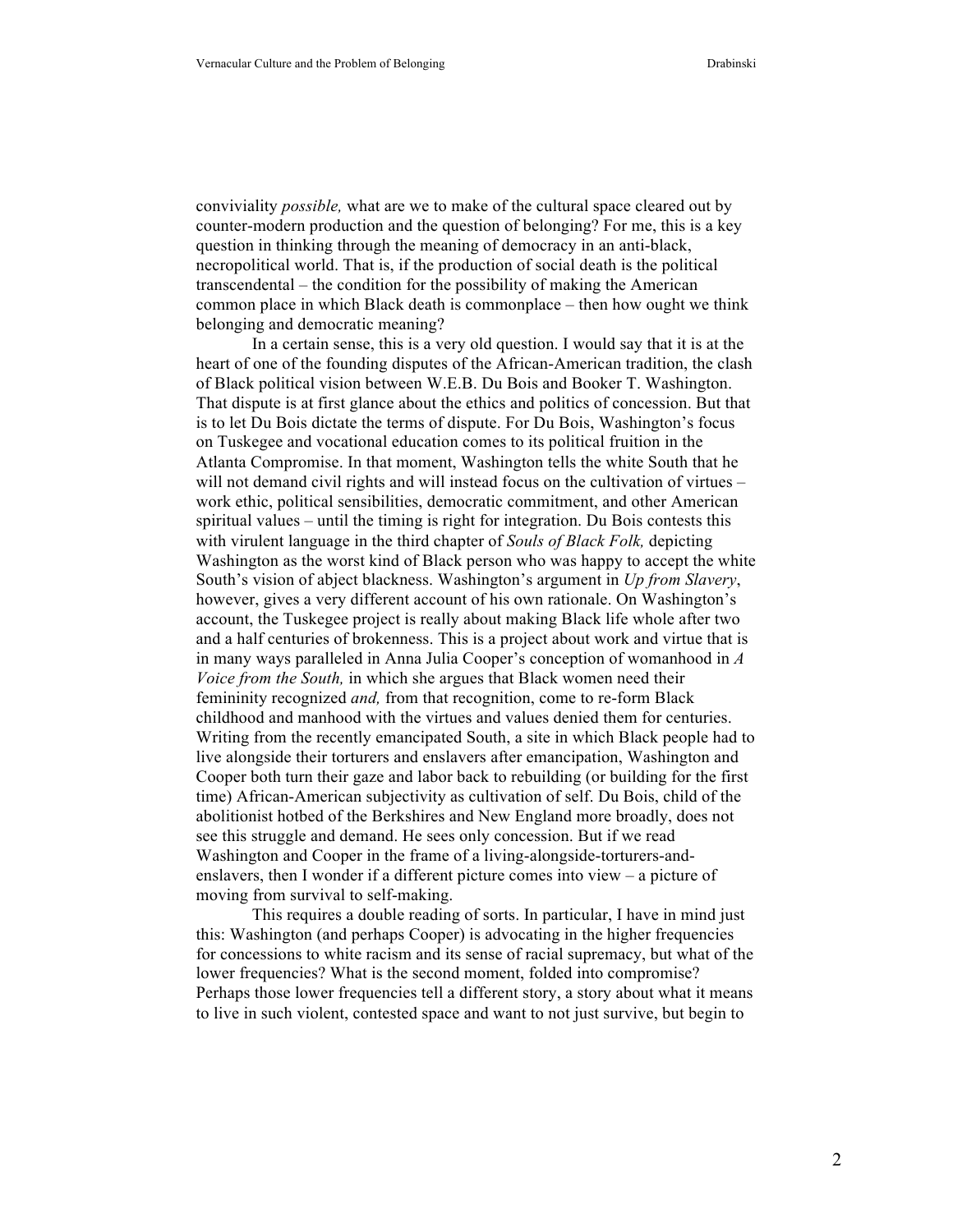thrive. Who will be our lawyers, accountants, farmers, teachers, doctors, and business owners in the post-Reconstruction nation, Washington asks? Black people. This is Washington's emphatic claim. When he makes this claim, we ought to hear in it a kind of racial nationalism: Black people for Black people, African-American community for itself, not for another, not in the interest of another nor under the gaze of the other. To be sure, there is a lot in *Up from Slavery* and elsewhere about an integration-to-come; when African-Americans prove themselves worthy, Washington claims, white Southerners will recognize Black goodness, equality, and even greatness. But before that, there is a retreat of blackness and Black people into itself in the economic and full social sense. Tuskegee produces just this. A sort of post-emancipation *marronage.*

I am often struck by how this early dispute prefigures so much that follows, especially in terms of the persistence of pessimism as an affect across the tradition. For all of his critique of Washington and aspiration for a different kind of America, it remains critical that we remember how Du Bois' work and life took a decidedly pessimistic turn beginning in *Darkwater* (I am thinking in particular of the "Souls of White Folk" chapter) and culminating in his renunciation of U.S. citizenship and emigration to Ghana. And I also have in mind Richard Wright's work, from *Native Son* onward, for which the movement from (near always abject) Black life to integrated social and political space is figured as a movement from muted life to violent, premature death. The man who lived underground exits the underground only to be murdered by the state. And we all know Bigger Thomas' fate. It's the same. Wright's puts the pessimist's ontology of whiteness into literary nihilism, which is a kind of race realism. When Ralph Ellison critiques Wright's fiction as mere sociology in "The World and the Jug," it is important to note how that is an aesthetic intervention. The pessimism remains beyond dispute.

Against this pessimism, there is in the tradition what we could call, following Michael Snediker (albeit in a different context), a *queer* optimism.<sup>2</sup> Not the optimism of a belief in American ideals – the necropolitical order makes such things perversely utopian, in my view, as well as derived from a misappropriation of founding principles and promises. Rather, there is instead an anchoring of life in sites of casual resistance: culture, pleasure, love, sadness, suffering, ecstasy, celebration. Not those things in mixed-space or spaces, but as the defining features of Black life lived answering only to itself or what Baldwin in "Many Thousands Gone" called "the relationship that Negroes bear to one another."<sup>3</sup> This is Baldwin's most powerful repudiation of Wright's nihilism. In it, he asks: What would it mean to think from this relation, rather than from the labor of the white gaze and the lifeworld? It would mean taking the tradition seriously as the event of world-making, the appropriation of thought and being by the work of intra-racial relations and their form of belonging. In a simple phrase, this is life as what, following so much of what Ellison's essays had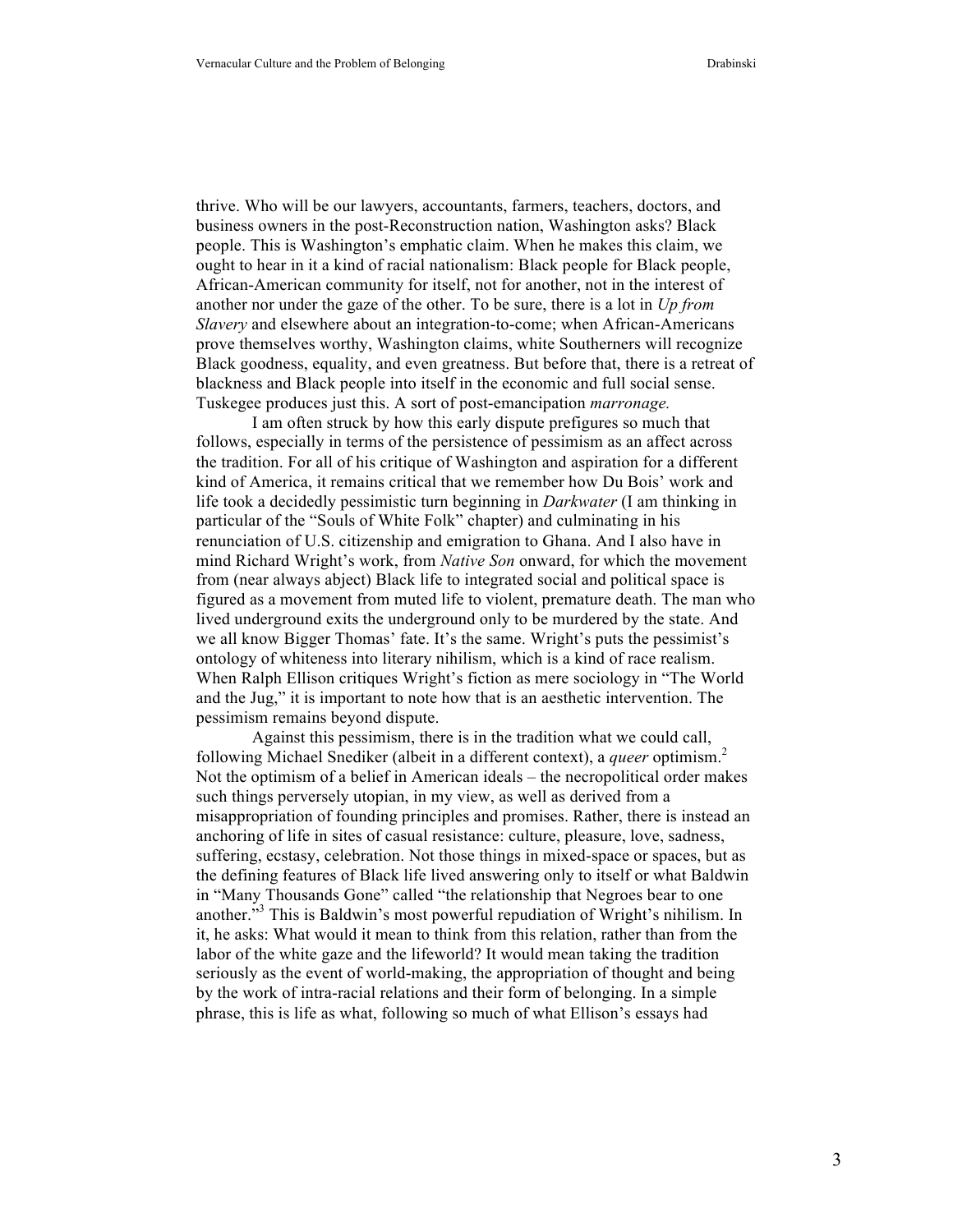argued, Albert Murray calls the blues aesthetic. "The blues," Ellison writes," is an impulse to keep the painful details and episodes of a brutal experience alive in one's aching consciousness, to finger its jagged grain, and to transcend it, not by the consolation of philosophy, but by squeezing from it a near-tragic, near-comic lyricism."<sup>4</sup> This is world-making work. Murray makes this clear when he writes that "when the Negro musician or dancer swings the blues, he is fulfilling the same fundamental existential requirement that determines the mission of the poet, the priest, and the medicine man."<sup>5</sup> Creation of worlds, the naming of what is holy, and the terms of participation in worship. The blues aesthetic as subjectivity and community.

If we take the blues aesthetic seriously, then we begin to see how the spatial meaning of belonging is always and already fraught, or at least complicated. That is, belonging on the model of Gilroy's conviviality is about the transformation of the psychological, cultural, social, and political space of a broad public into a space of multicultural participation and indulgence. Conviviality is about the pleasures of being-together, friendship as the possibility of another kind of *polis*. Conciliation (making friendship for the first time) and humanism reconfigured, in Césaire's words, as a measure fitted to the world – these gather the full ethical and political meaning of conviviality to itself, animating it with a vision of the human after the infrahuman. The spatiality of this project or vision is the broadest sense of the *polis* and committed to common places –sites that bring multicultural communities together. We can also see this sort of vision manifest in discrete places, for example the jazz club in Baldwin's *Another Country* and "Sonny's Blues," in which new forms of racial sociality are possible. Gilroy writes Baldwin's jazz club large. That is the politics of a new humanism.

But another spatiality needs words and attunement, the spatiality enacted in the liminal spaces of Black sociality outside the white gaze. The white gaze is a mythic figure, and, at least in part, rightly so. The mythic character of the white gaze lies in its (alleged, sometimes real) capacity to form and deform social ontology, generating a colonial social and political space in which Black possibility is determined by the anti-black values of that gaze. Fanon's *Black Skin, White Masks* is an exemplary text here precisely because it outlines with such phenomenological and existential rigor how sociogeny determines ontology and all the pessimism and apocalyptic thinking that flows from such determination under colonial regimes. But what of the sociality that is not beholden to that gaze? If we recall Baldwin's early critique of Wright, in particular when that critique works through the figures of Uncle Tom and Aunt Jemima, we can see a key shift in psychological and cultural space. Baldwin attacks Wright by arguing that his protagonists are simply the creations of white racism; the protagonists are not in any sense fully developed African-American subjects. His protagonists are like Uncle Tom and Aunt Jemima – understood in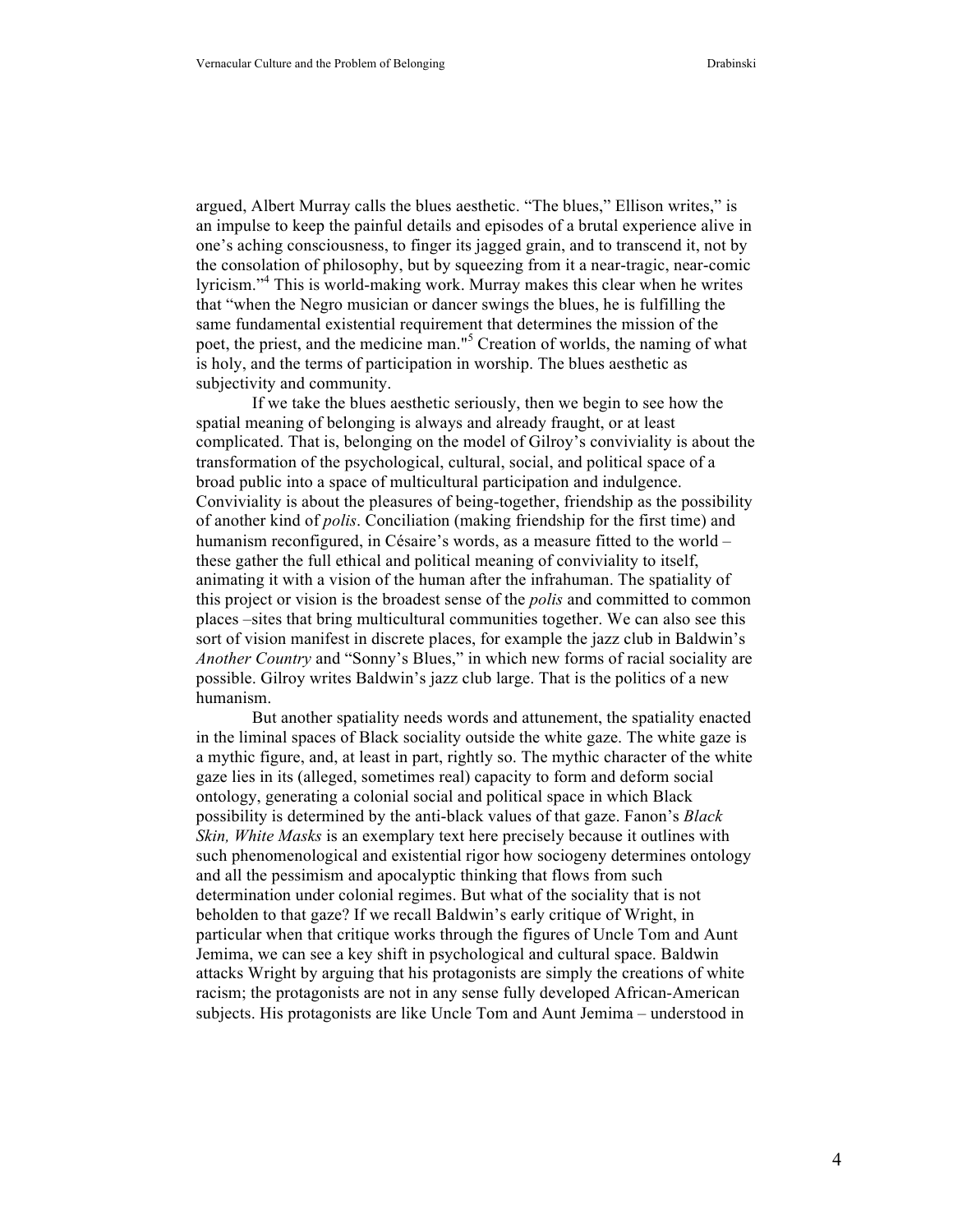their most reduced sense, as objects of white racism and not subjects of their own lives. Wright is not wrong, of course; Baldwin famously notes that every Black person has a Bigger Thomas living inside their skull. But Baldwin also asks what it means that we have not contemplated or stopped to imagine the whispers between Tom and Jemima, we have not considered their dreams and fantasies. We have not thought their lives without "aunt" and "uncle," those two derisive qualifiers. What about Jemima and Tom? Who are they? What do they have to say to us? What of their lives remains unsaid? "Aunt Jemima and Uncle Tom," Baldwin writes, "our creations, at the last evaded us; they had a life – their own, perhaps a better life than ours – and they would never tell us what it was."<sup>6</sup> Or, perhaps better, we struggle to listen and hear that life. It is a life without articulation in Stowe, for sure, but also in Wright's fiction, which Baldwin describes as her great inheritor. (It's always worth noting that Wright's nonfiction tells different stories.)

If we begin with those whispers and dreams, Baldwin claims, then we open ourselves to what has already happened and, indeed, what makes Wright himself possible. Recall here Ellison's remark that "Wright could imagine Bigger, but Bigger could not possibly imagine Richard Wright."<sup>7</sup> But the key point is that this imagining and making has *already* happened, that bit that makes Wright possible, and it is not what the white gaze configures as the possibilities for blackness. Instead, it is the formation in and of vernacular culture, something as old as the arrival on and leaky space of the plantation, something as new as the conversations and creations outside or in the folds of the sociogeny of shared, multi-racial political space. This alternative, liminal space may be narrow and limited if viewed from the perspective of conviviality and its new humanist aspirations. But seen from itself, lived as the blues aesthetic and all the developments that have flowed from it, it is an entire world. And this, for me, is the crucial insight to be drawn from thinkers like Baldwin, Ellison, Murray, and others: the project of world-making is not just a matter of survival, fiat, or abject clinging to what remains. Rather, it is just that: making a world.

In the end, then, I would argue that conviviality, for all of its rich insight and profound moral aspirations, is in very real tension with the implications of the world-making work of counter-modernity. Counter-modernity is in many ways the refusal of the center-margin dyad and the sorts of political imperatives – conservative and radical both – that derive from it. The reinscription of that dyad in theorizing a wider sense of democracy and democratic belonging makes sense; the marginal always move in the world of the center, as it were, whereas the marginal are abandoned at best, subject to violence and terror at worst. My question in these moments, in these contrasting and at times crossing spaces, comes back to the meaning of belonging and vernacular culture. If vernacular culture is not only a belonging of black life to itself, but also a world sufficient to the task of sustaining and growing that life, – the blues aesthetic becomes the